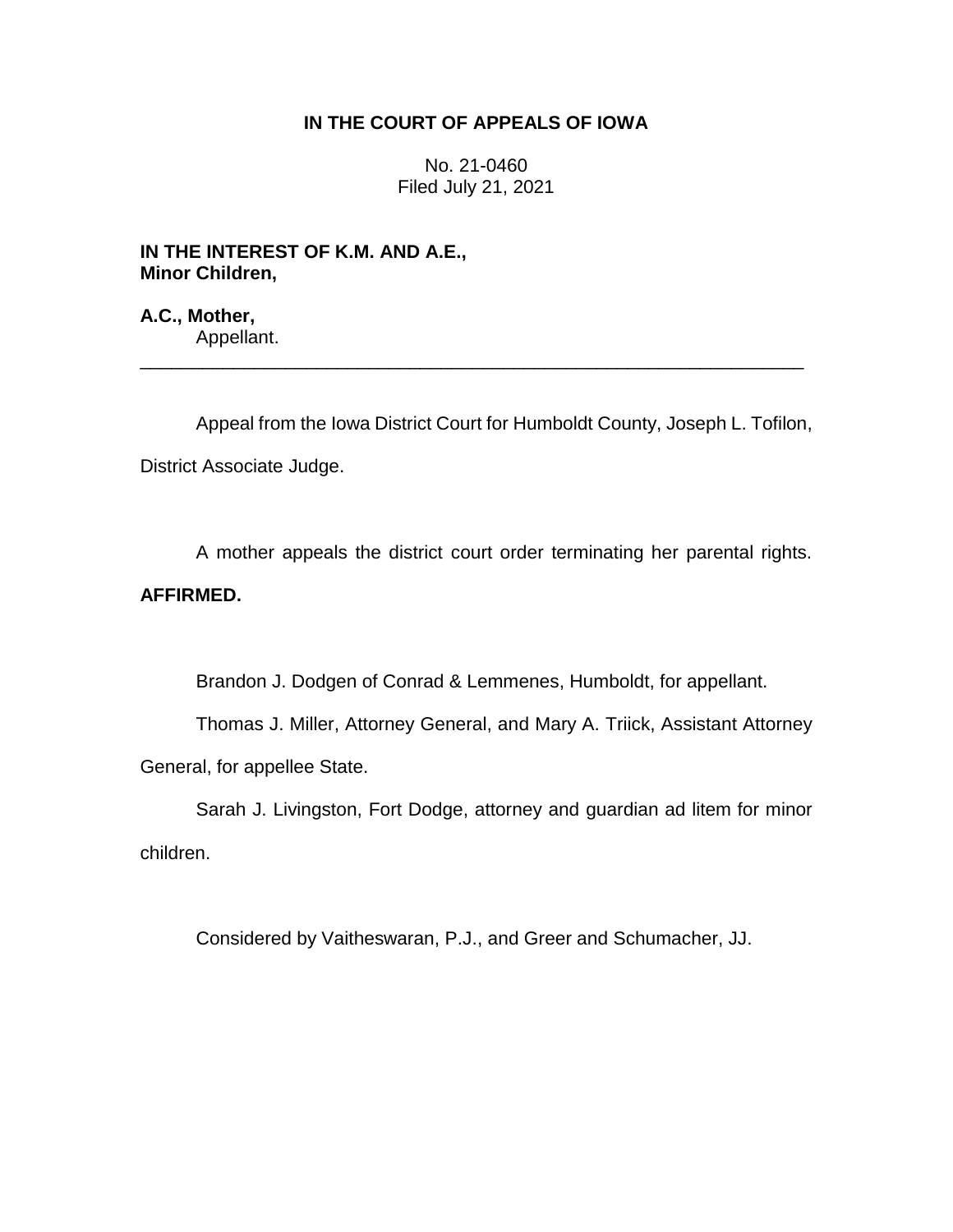#### **SCHUMACHER, Judge.**

 $\overline{a}$ 

## **I. Background Facts & Proceedings**

A.C. is the mother of A.E., born in 2011, and K.M., born in 2015.<sup>1</sup> The children were removed from the mother's custody on November 18, 2019, following a report that A.E. was sexually abused by one of the mother's friends.<sup>2</sup> There were also concerns that the mother was using controlled substances while caring for the children. In December 2019, the mother tested positive for methamphetamine and amphetamines. The children were initially placed with K.M.'s paternal grandfather and then later placed with a paternal uncle.

On February 25, 2020, the children were adjudicated to be in need of assistance (CINA), pursuant to Iowa Code section 232.2(6)(c)(2) (2019). On the same day as the adjudication, the mother was arrested on charges of sexual abuse in the third degree, sexual exploitation of a minor, and prostitution. She pled guilty to prostitution and was placed on probation. The mother tested positive for methamphetamine on June 18.

The Iowa Department of Human Services (DHS) received a sealed nocontact order. Believing the no-contact order was for these children, DHS did not permit the mother to have visitation with the children for approximately two months. On August 11, DHS learned the no-contact order pertained to the minor involved in the charge of sexual exploitation of a minor and not these children. DHS then

<sup>&</sup>lt;sup>1</sup> The father of A.E. is J.E. His parental rights were terminated, and he did not appeal. At the termination hearing, the parties agreed the father of K.M., Ky.M., should be given an additional six months to work on reunification.

 $2$  There was also a report that K.M. was sexually abused by an unknown person in March 2020. Both A.E., age nine years, and K.M., age five years, tested positive for a sexually transmitted disease.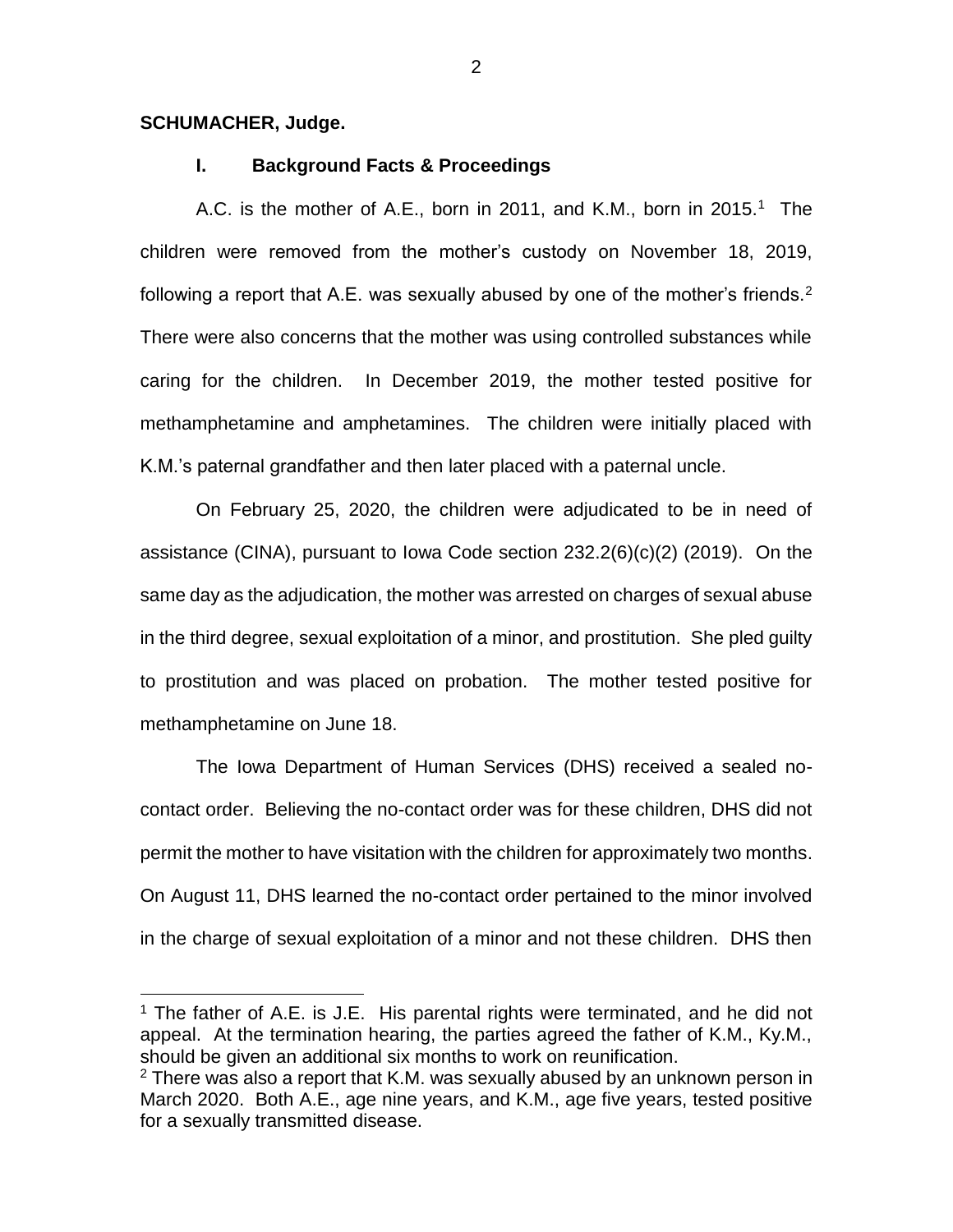offered visitation to the mother, but she was inconsistent in attending visits. In the seven months preceding the termination hearing, the mother exercised five visits. The mother began a substance-abuse treatment program in July but was unsuccessfully discharged in September due to lack of attendance.

On November 20, the State filed a petition seeking termination of the mother's parental rights. She entered an inpatient substance-abuse treatment program in December. She completed the program and moved to an outpatient program in January 2021. The mother moved to a different city in February. She quit attending outpatient substance-abuse treatment and visitation with the children.

The termination hearing was held on March 19. The mother testified she had not seen the children since the end of January, stating she had "[j]ust been focusing on myself really, trying to get myself together." She stated she used K2, synthetic marijuana, on January 27. The mother conceded she would not be able to have the children returned to her at the time of the hearing. She asked for more time to work on reunification with the children.

The district court terminated the mother's parental rights under section 232.116(1)(e) and (f) (2020). The court found:

There is clear and convincing evidence that the children cannot be returned to the custody of the mother. She admitted during the hearing that she is not presently in a position where [K.M.] and [A.E.] can be returned to her. [The mother] still suffers from substance abuse and mental health issues. Furthermore, she does not have sufficient insight into the trauma and mental health issues suffered by her children. The children are in need of a stable home with dependable caretakers so they can fully heal and she cannot yet provide such an environment.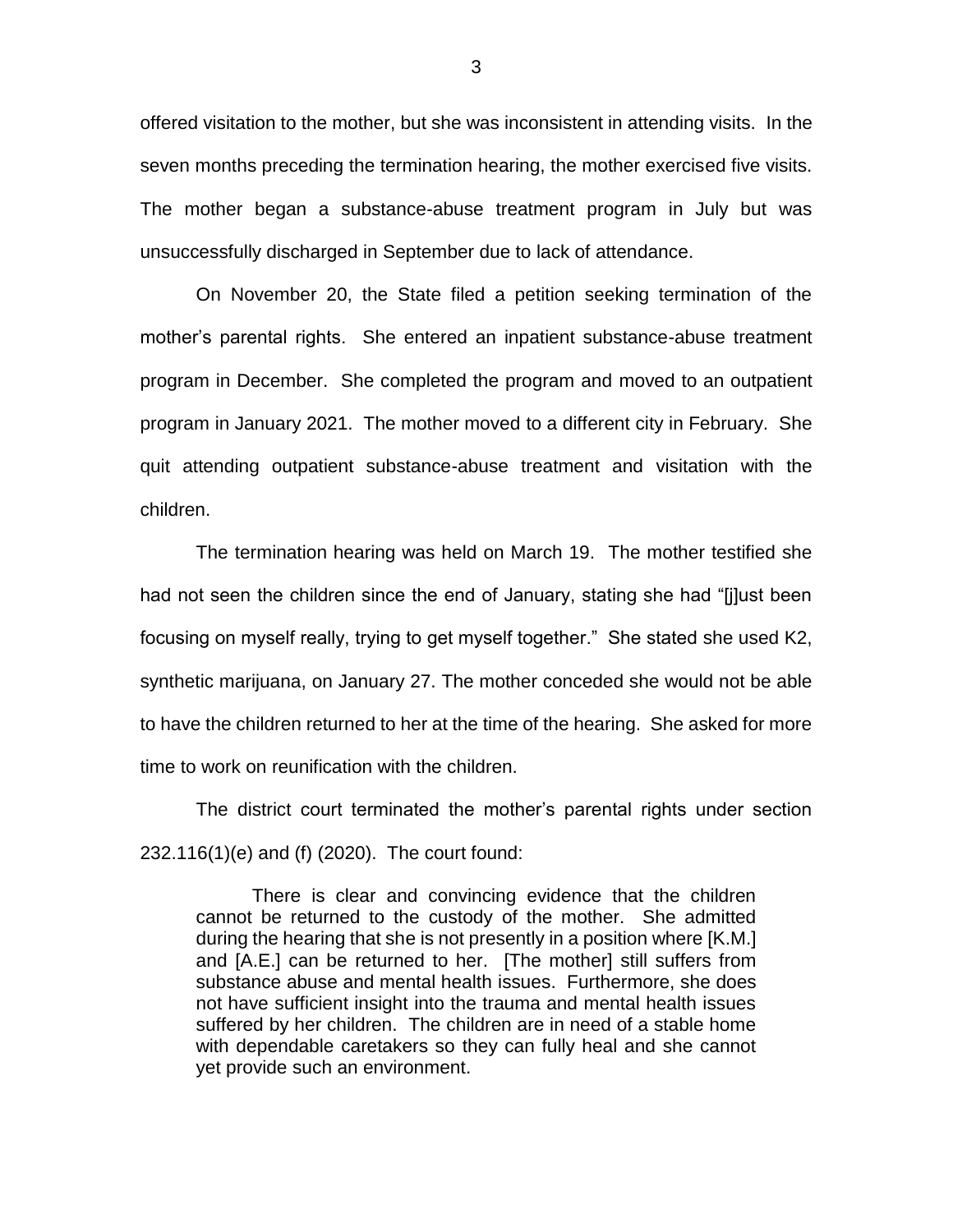The court determined termination of the mother's parental rights was in the children's best interests. The court also determined none of the exceptions to termination found in section 232.116(3) should be applied. The court denied the mother's request for an extension of time, finding it was "unable to find any likelihood that the need for removal of the children will no longer exist at the end of an additional six-month period." The mother appeals the termination of her parental rights.<sup>3</sup>

### **II. Standard of Review**

Our review of termination proceedings is de novo. *In re A.B.*, 815 N.W.2d 764, 773 (Iowa 2012). The State must prove its allegations for termination by clear and convincing evidence. *In re C.B.*, 611 N.W.2d 489, 492 (Iowa 2000). "'Clear and convincing evidence' means there are no serious or substantial doubts as to the correctness [of] conclusions of law drawn from the evidence." *Id.* Our primary concern is the best interests of the children. *In re J.S.*, 846 N.W.2d 36, 40 (Iowa 2014).

## **III. Sufficiency of the Evidence**

 $\overline{a}$ 

The mother claims the State did not present sufficient evidence to support termination of her parental rights. "We will uphold an order terminating parental rights where there is clear and convincing evidence of the statutory grounds for termination." *In re T.S*., 868 N.W.2d 425, 434 (Iowa Ct. App. 2015). "When the

<sup>&</sup>lt;sup>3</sup> The mother's appeal was untimely by one day under lowa Rule of Appellate Procedure 6.101(1)(a). The Iowa Supreme Court granted the mother's motion for a delayed appeal, noting her attorney had erroneously calculated the time for filing the notice of appeal. After a request for review by a three-justice panel, the order granting the delayed appeal was confirmed. The case was subsequently transferred to the Iowa Court of Appeals.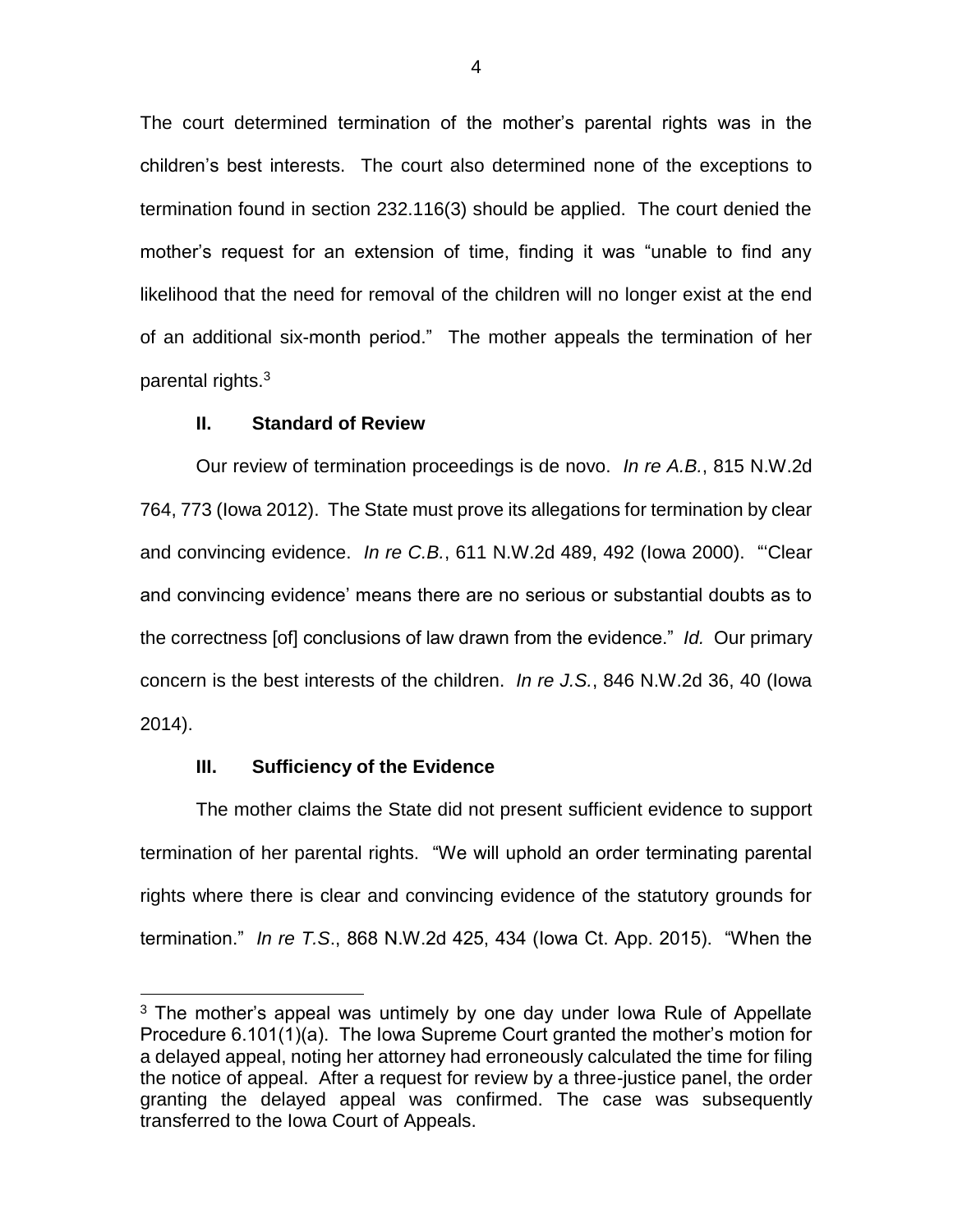juvenile court orders termination of parental rights on more than one statutory ground, we need only find grounds to terminate on one of the sections to affirm." *Id.* at 435. We focus on the termination of the mother's parental rights under section 232.116(1)(f).<sup>4</sup>

During the termination hearing, the mother testified she was not ready to have the children returned to her care. In her petition on appeal, she also states "she is not presently in a position where her children can be returned to her." In applying section 232.116(1)(f), we consider whether the child could be safely returned to the parent's care at the time of the termination hearing. *See In re D.W*., 791 N.W.2d 703, 707 (Iowa 2010). The mother does not dispute the other elements of section 232.116(1)(f). We conclude the district court properly found that the statutory elements of section 232.116(1)(f) had been met and the mother's parental rights could be terminated on this ground.

#### **IV. Best Interests**

 $\overline{a}$ 

**A.** The mother claims termination of her parental rights is not in the children's best interests. She states that she is engaged in treatment for substance abuse, participating in mental-health therapy, attending visitation, and maintaining

 $4$  A parent's rights may be terminated under section 232.116(1)(f) if the court finds: (1) The child is four years of age or older.

<sup>(2)</sup> The child has been adjudicated a [CINA] pursuant to section 232.96.

<sup>(3)</sup> The child has been removed from the physical custody of the child's parents for at least twelve of the last eighteen months, or for the last twelve consecutive months and any trial period at home has been less than thirty days.

<sup>(4)</sup> There is clear and convincing evidence that at the present time the child cannot be returned to the custody of the child's parents as provided in section 232.102.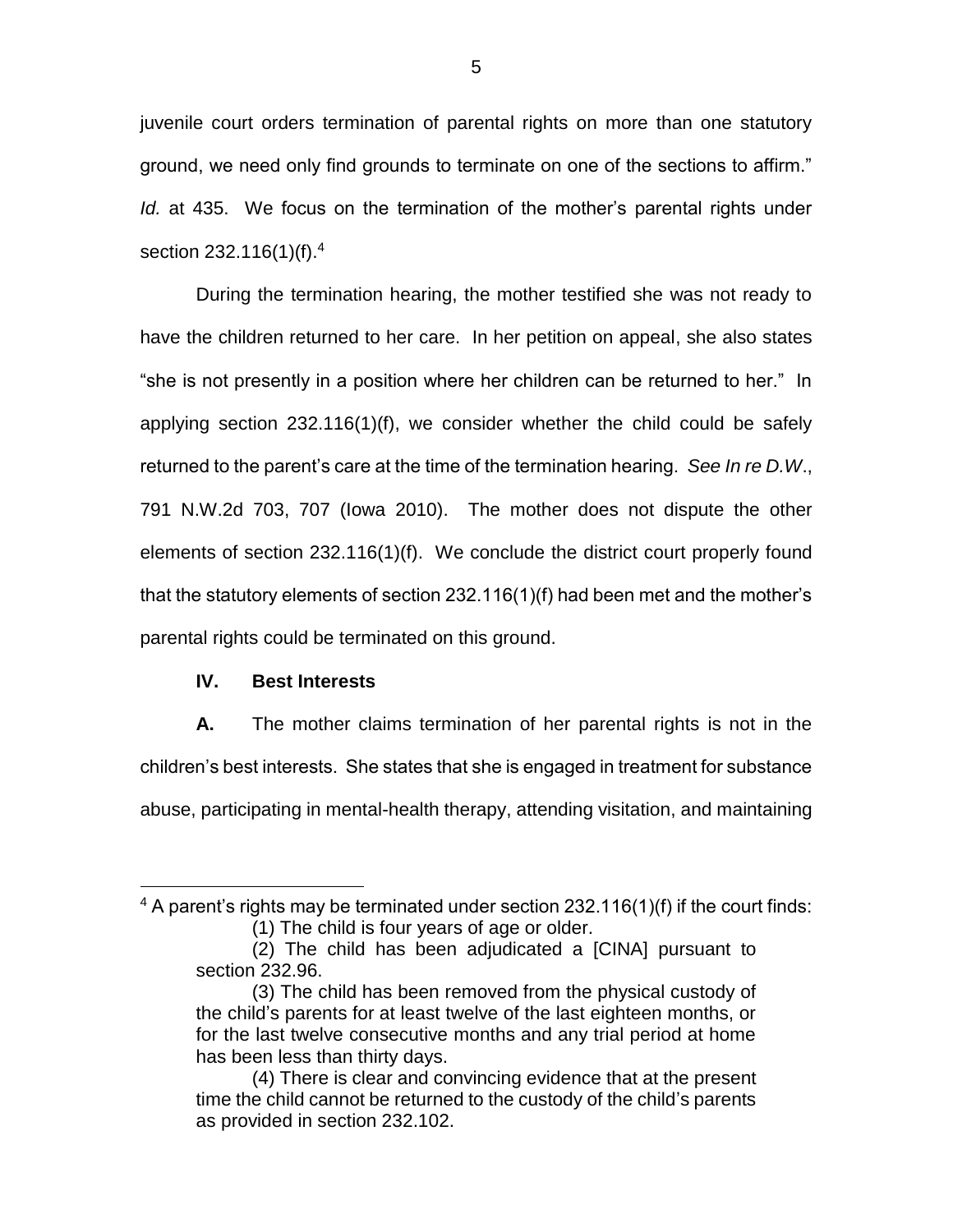employment. She asserts that the children should have the opportunity to stay in her care.

In considering the children's best interests, we give "primary consideration to the child[ren]'s safety, to the best placement for furthering the long-term nurturing and growth of the child[ren], and to the physical, mental, and emotional needs of the child[ren] under section 232.116(2)." *In re P.L*., 778 N.W.2d 33, 41 (Iowa 2010). "It is well-settled law that we cannot deprive a child of permanency after the State has proved a ground for termination under section 232.116(1) by hoping someday a parent will learn to be a parent and be able to provide a stable home for the child." *Id.*

The mother's choice to have a drug-using acquaintance in the home led to the sexual abuse of A.E. The criminal charges against the mother involved the exchange of sex acts with a minor for drugs. The mother was still using illegal substances about one and one-half months before the termination hearing. The mother is not able to provide the stability the children need. As recognized by the district court, both children have been victims of profound trauma and abuse. Both children are now engaged in therapy. The district court noted, "[The mother] does not appear to have genuine insight into the mental health problems of her children." We find termination of the mother's parental rights is in the children's best interests.

**B.** As part of the mother's arguments concerning the children's best interests, she contends that termination of her parental rights would be detrimental to the children due to the children's bond with her. This argument appears to invoke an exception to termination found in section 232.116(3)(c). A court need not terminate a parent's rights if "[t]here is clear and convincing evidence that the

6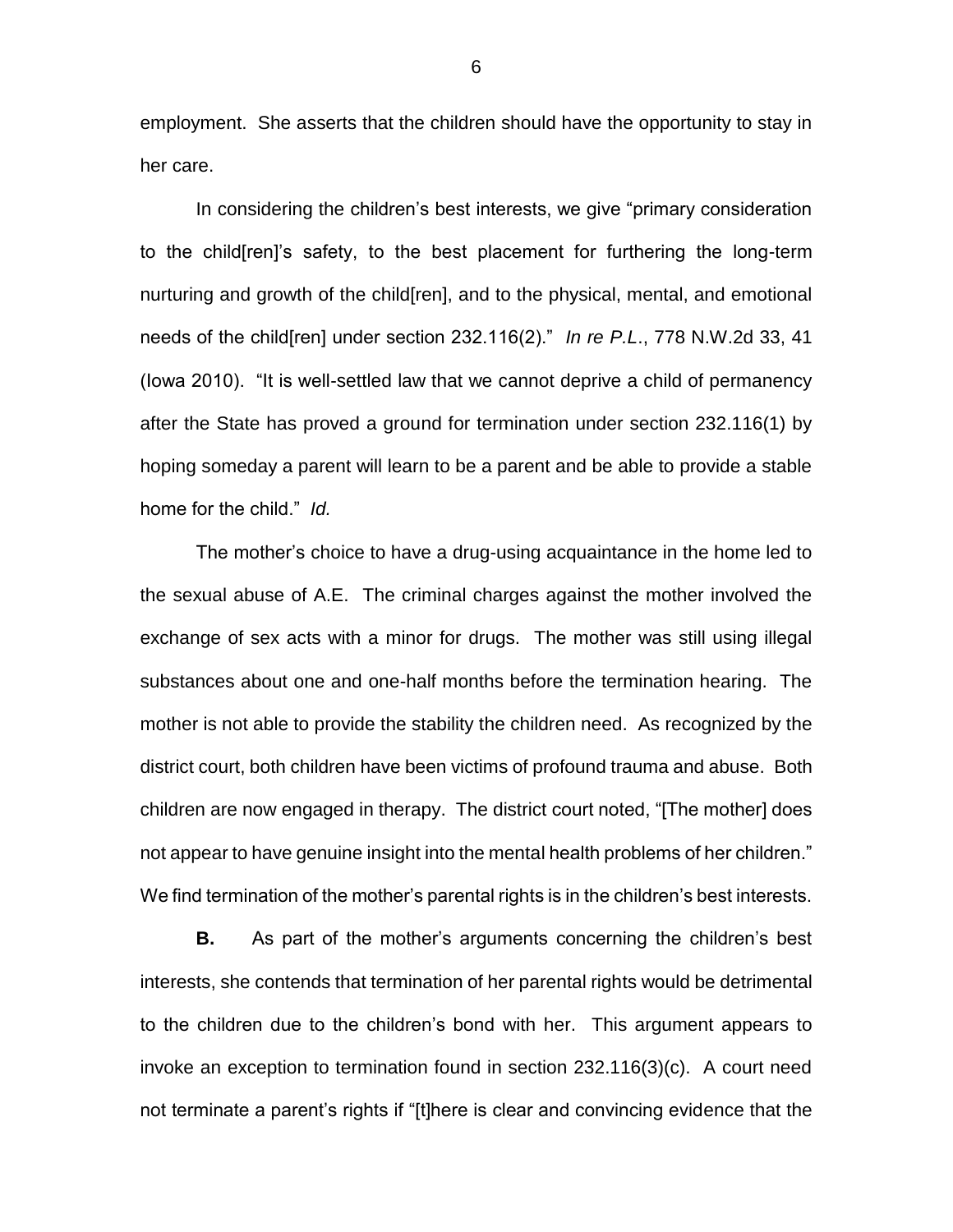termination would be detrimental to the child at the time due to the closeness of the parent-child relationship." Iowa Code § 232.116(3)(c).

"The factors weighing against termination in section 232.116(3) are permissive, not mandatory." *In re A.R*., 932 N.W.2d 588, 591 (Iowa Ct. App. 2019) (quoting *In re D.S.*, 806 N.W.2d 458, 474–75 (Iowa Ct. App. 2011)). "The court may exercise its discretion in deciding whether to apply the factors in section 232.116(3) to save the parent-child relationship based on the unique circumstances of each case and the best interests of the children." *Id.* (citing *In re A.M.*, 843 N.W.2d 100, 113 (Iowa 2014)).

The district court concluded, "t[T]here has been no clear and convincing evidence that the termination of [the mother's] parental rights would be detrimental to the children at this time due to the closeness of any parent-child relationship." We agree with the district court's conclusion. The evidence does not show termination of the mother's parental rights would be detrimental to the children. To the contrary, we have determined that termination of the mother's parental rights is in the children's best interests.

#### **V. Extension of Time**

The mother asserts she should be given an additional six months to work on reunification with the children. She states "that despite previous failings, she was well along the path to addressing her mental health and substance abuse needs." She states she has not used illegal drugs since January 27, 2021. She claims the children could be returned to her care in the near future.

The court may decide to not terminate parental rights if it finds there is clear and convincing evidence that CINA proceedings should continue and enters an

7